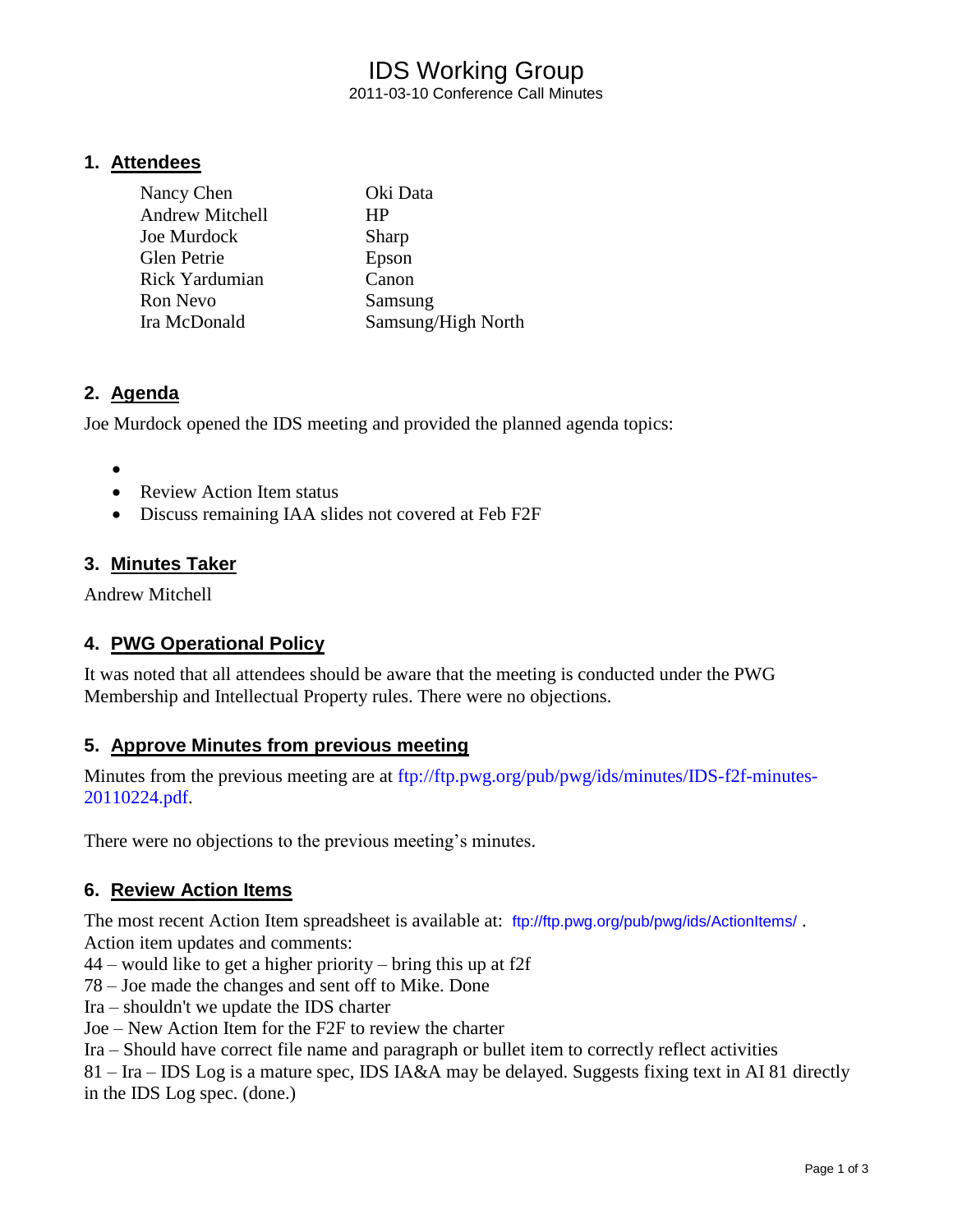# IDS Working Group

2011-03-10 Conference Call Minutes

New Action items: 84 3/10/2011 Joe Murdock WG Admin Review IDS Charter to make sure it still reflect new directions. Add discusion as a F2F topic Binding discussion: Ira – will the IDS spec have any bindings in it? Joe – Yes we will have some sort of binding, Ira – maybe as an appendix Joe – like an XML Schema extension to WS–Print. Ira – WS-Print may not be the best place Ira – where is IPP does it go? JPS3? Joe – discuss this at the IPP time Ira – we should make an effort at the F2F to make sure that this activity gets tracked across groups and not drops Ira – this issue rears it ugly head with multiple working groups, esp Cloud, IPP, and MFD given the current work. Ira – discussion of the TNC binding Joe – In the particular the NAC case is important Ira – Point is that IPP and Cloud are both biting off more then simply print, so TNC and IAA are relevant. Ira – Such as instantiating a new scan service Joe – Glad you're thinking. Ira – worried because cross group action items tend to fall on the floor, but they are becoming more important.

#### Face to face planning and next steps

Joe – These are good items to cover at the F2F Joe – Any other items for the F2F No response Ira – Syslog spec, IAA, Mind Maps Joe – yes, these will be there. Ira – Section of 20-30 minutes to do the outline. Go and look at the MM and start it Joe – maybe do real time spec writing Ira – We need to get work done at the F2F since we seem to only getting planning for the next F2F done between the F2F's Joe – any other topics Ira – Maybe anything that other groups want to toss over to us? Joe – One or more identity services? Ira – Registration/discovery needs actual bindings due to Cloud work. Joe – Exactly. We need the same thing in IDS

Ira – two levels, what is a reportable attributes, and what is the security model Joe – we may need to look at our NAC attributes again for things like authority settings, etc. What do we need to update given the apparent use of NAC as a network blocker (remove device from network) instead of an network acceptor at the RSA Meetings